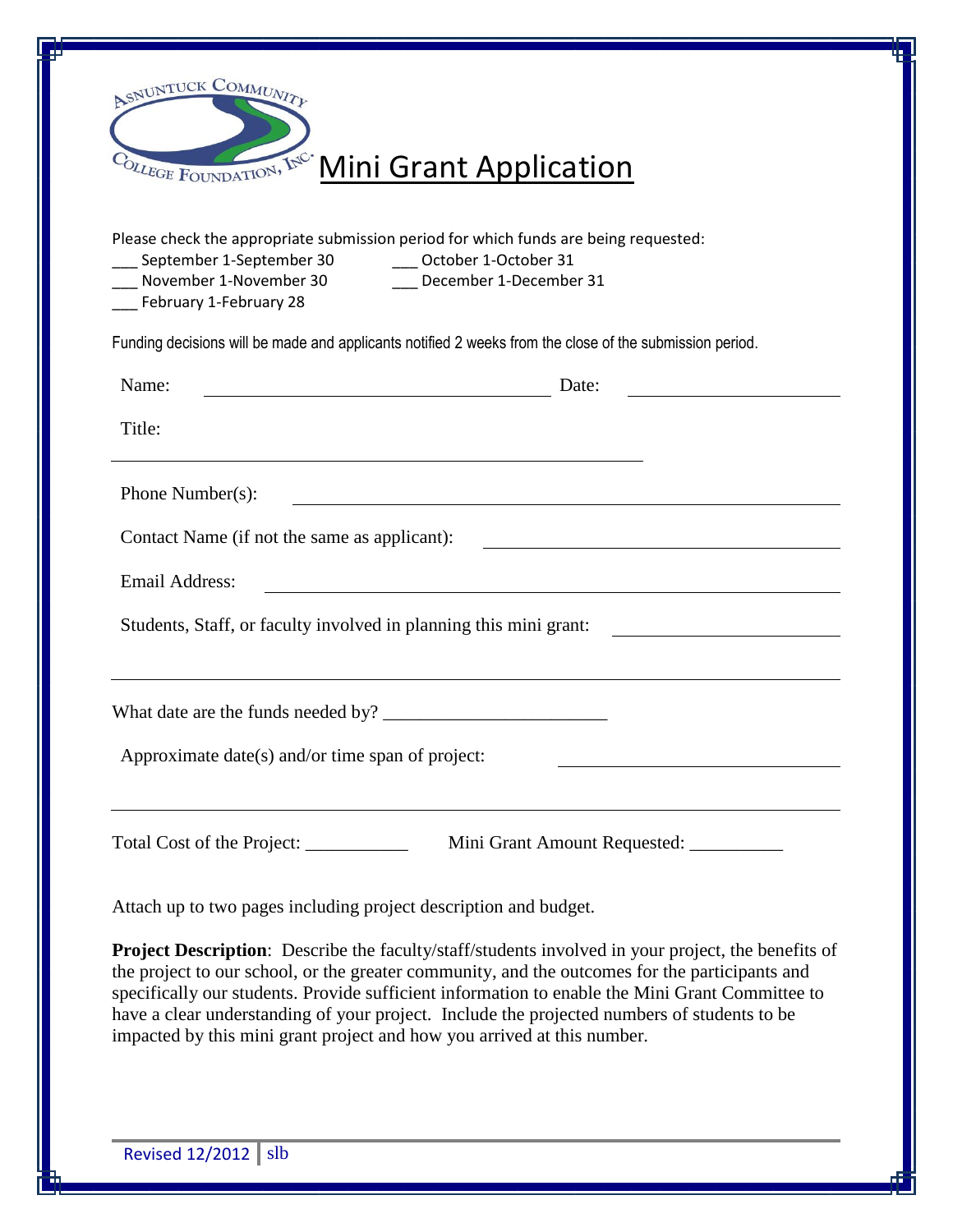**Budget**: Include a complete amount you are requesting from the Foundation and what funds will be spent on.

\*Please note that a Mini Grant Outcome Report and Final Expenses Report is due to the Foundation within 30 days after the end of the project.

After completing the application, please email it to Carol LaLiberte at claliberte@asnuntuck.edu Please put "mini grant application" in the subject line.